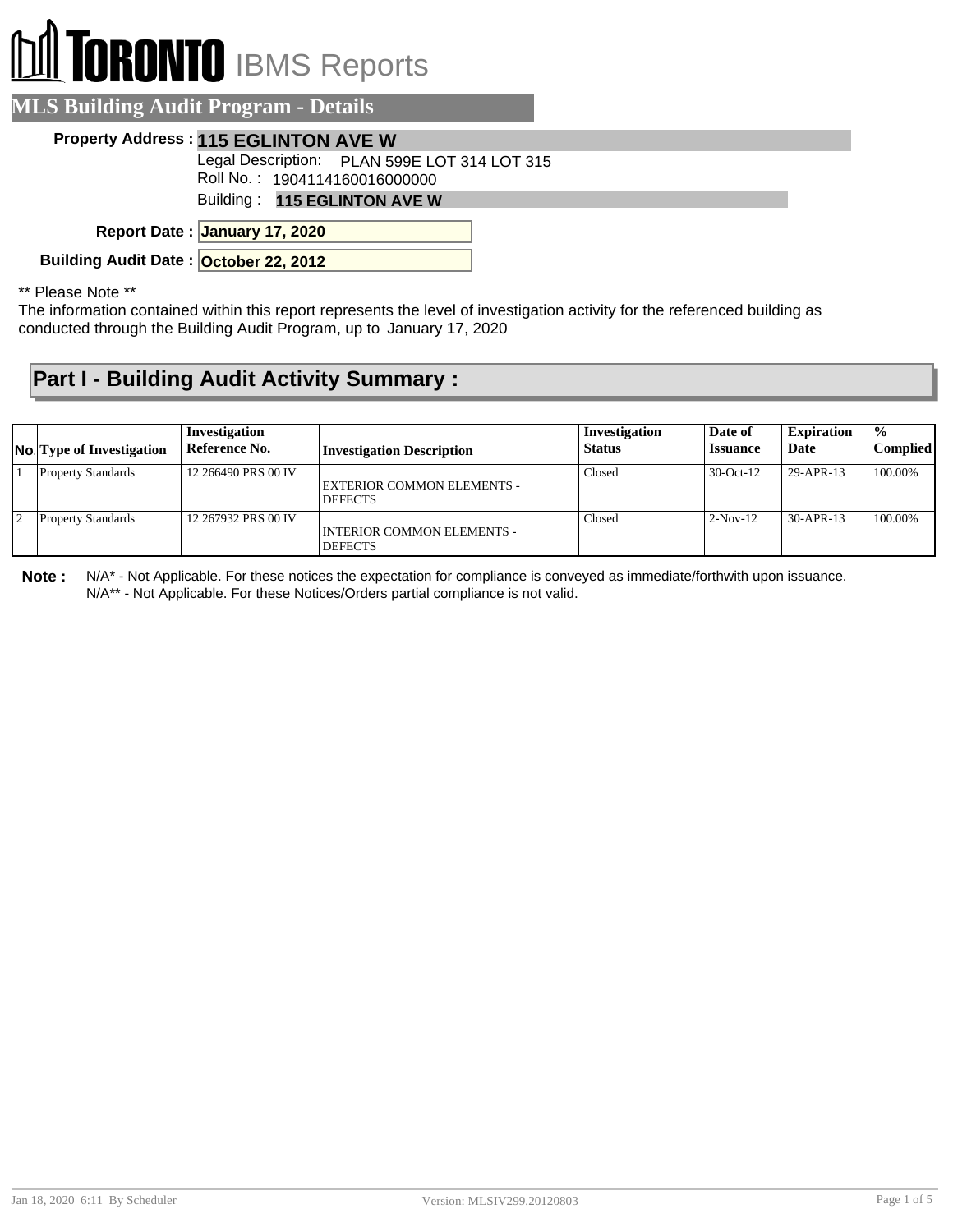## **Part II - Building Audit Details for Property Standards Orders :**

| Type of<br><b>No. Investigation</b> | ∣Investiqation<br>∣Reference No. | <b>Investigation Description</b>             | <b>Investigation Date of</b><br><b>Status</b> | ∣Issuance | Expiration<br><b>Date</b> | <b>Next Scheduled</b><br><b>Inspection Date</b> |
|-------------------------------------|----------------------------------|----------------------------------------------|-----------------------------------------------|-----------|---------------------------|-------------------------------------------------|
| <b>Property Standards</b>           | 12 266490 PRS 00 IVI             | EXTERIOR COMMON ELEMENTS -<br><b>DEFECTS</b> | Closed                                        | 30-Oct-12 | $ 29 - APR - 13 $         | 30-Nov-15                                       |
|                                     |                                  |                                              |                                               |           |                           |                                                 |

**0**

**9**

**No. of defects contained within the Order :**

**No. of defects that remain outstanding :**

|                | <b>Deficiency Details</b>                                                                                                                                                                                                                                                                                                                                                                                                                                                                                                                                                                                                                                                                                                                      |                             |               |  |  |  |  |
|----------------|------------------------------------------------------------------------------------------------------------------------------------------------------------------------------------------------------------------------------------------------------------------------------------------------------------------------------------------------------------------------------------------------------------------------------------------------------------------------------------------------------------------------------------------------------------------------------------------------------------------------------------------------------------------------------------------------------------------------------------------------|-----------------------------|---------------|--|--|--|--|
| No.            | <b>Violation/Defect</b>                                                                                                                                                                                                                                                                                                                                                                                                                                                                                                                                                                                                                                                                                                                        | Location                    | <b>Status</b> |  |  |  |  |
|                | The exterior surface of the building shall be maintained free of graffiti and/or painted slogans.                                                                                                                                                                                                                                                                                                                                                                                                                                                                                                                                                                                                                                              | Exterior                    | Closed        |  |  |  |  |
| 2              | The protective/decorative finish on the exterior surfaces is not being maintained in good repair.                                                                                                                                                                                                                                                                                                                                                                                                                                                                                                                                                                                                                                              | Exterior                    | Closed        |  |  |  |  |
| 3              | Exterior walkway not maintained.                                                                                                                                                                                                                                                                                                                                                                                                                                                                                                                                                                                                                                                                                                               | Exterior                    | Closed        |  |  |  |  |
| 4              | The handrails and/or other appurtenant attachments and/or their supporting structural members<br>are not maintained in good repair.                                                                                                                                                                                                                                                                                                                                                                                                                                                                                                                                                                                                            | <b>Exterior Of Building</b> | Closed        |  |  |  |  |
| 5              | Exterior window not maintained in good repair. Namely; cracked window sill.                                                                                                                                                                                                                                                                                                                                                                                                                                                                                                                                                                                                                                                                    | <b>Exterior Of Building</b> | Closed        |  |  |  |  |
| 6              | Handrails on one side of stair or ramp less than 1,100mm in width not provided                                                                                                                                                                                                                                                                                                                                                                                                                                                                                                                                                                                                                                                                 | <b>Exterior Of Building</b> | Closed        |  |  |  |  |
| $\overline{7}$ | A window(s) which is capable of being opened, and is located in excess of two (2) metres from the<br>finished grade, is not equipped with safety devices which would prevent any opening greater than<br>one hundred (100) millimeters. A report is required to be submitted to the Officer for evaluation<br>and approval by a professional or other certified person confirming that acceptable safety devices<br>have been installed on all subject windows in an acceptable manner, and that the subject<br>windows are not capable of being opened in excess of one hundred (100) millimeters.                                                                                                                                            | <b>Throughout Building</b>  | Closed        |  |  |  |  |
| 8              | The exterior walls and their components are not being maintained in good repair. Namely;<br>pointing where required                                                                                                                                                                                                                                                                                                                                                                                                                                                                                                                                                                                                                            | <b>Throughout Building</b>  | Closed        |  |  |  |  |
| 9              | Immediate action has not been taken to eliminate an unsafe condition. Where window air-<br>conditioners installation prevents a safety device from being installed a report is required to be<br>submitted to the Officer for evaluation and approval by a professional or other certified person<br>confirming that the installation of the air-conditioner has been done safe and securely; that there<br>are no openings greater than one hundred (100) millimetres adjacent to the air conditioning unit<br>and that the electrical supply and distribution in the suite is capable of safely operating the air<br>conditioning unit. Also it must address any remedial action that must be taken in order to maintain<br>its safe manner. | <b>Throughout Building</b>  | Closed        |  |  |  |  |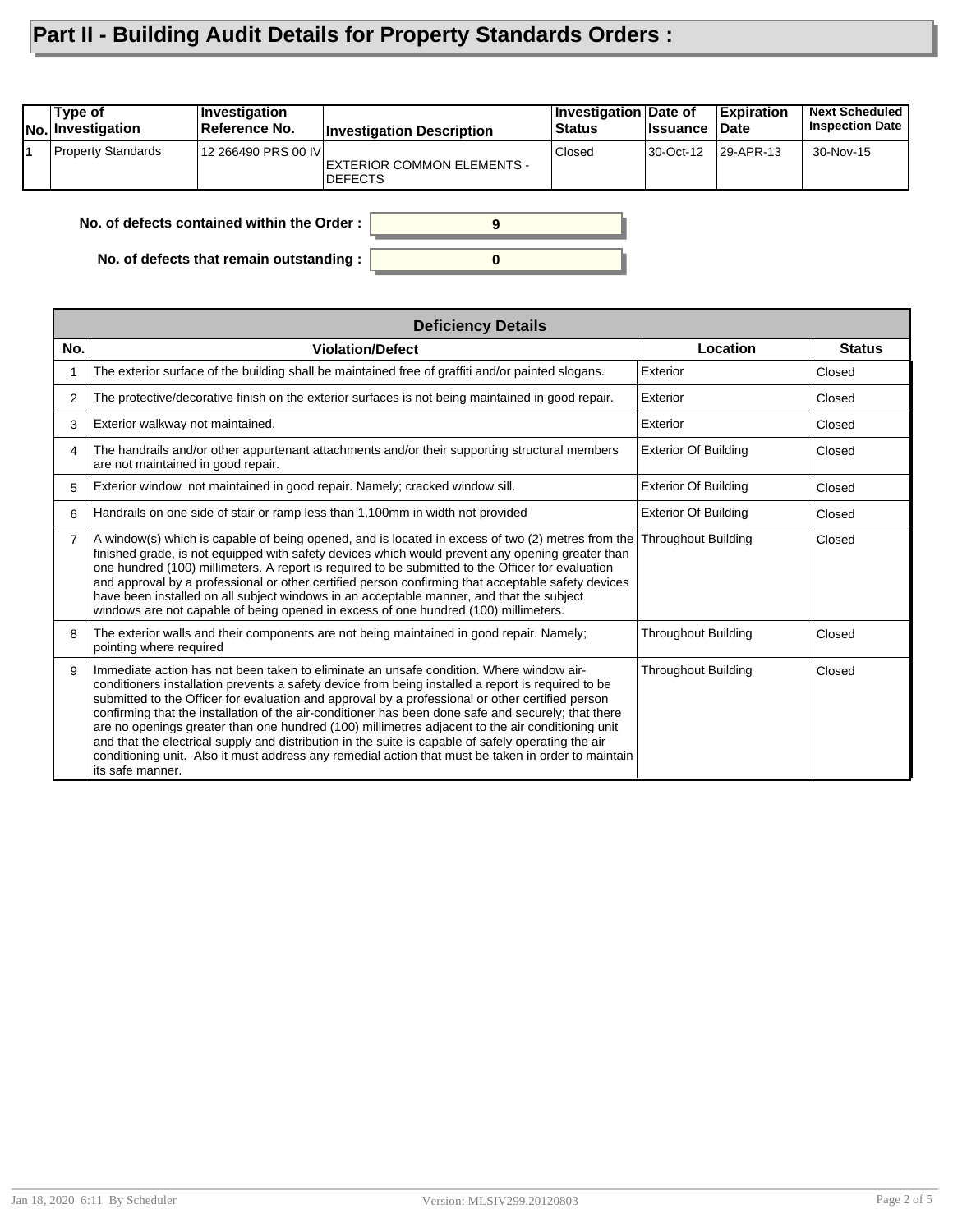|    | Type of<br><b>No.</b> Investigation | ∣Investiqation<br>Reference No. | <b>Investigation Description</b>                    | <b>Investigation Date of</b><br><b>Status</b> | <b>Issuance</b> | <b>Expiration</b><br>Date | <b>Next Scheduled</b><br><b>Inspection Date</b> |
|----|-------------------------------------|---------------------------------|-----------------------------------------------------|-----------------------------------------------|-----------------|---------------------------|-------------------------------------------------|
| 12 | <b>Property Standards</b>           | 12 267932 PRS 00 IVI            | <b>INTERIOR COMMON ELEMENTS -</b><br><b>DEFECTS</b> | Closed                                        | 2-Nov-12        | 30-APR-13                 | 30-Nov-15                                       |

| No. of defects contained within the Order:       |  |
|--------------------------------------------------|--|
| No. of defects that remain outstanding : $\vert$ |  |

|                | <b>Deficiency Details</b>                                                                                                                                                                                               |                            |               |  |  |  |  |  |
|----------------|-------------------------------------------------------------------------------------------------------------------------------------------------------------------------------------------------------------------------|----------------------------|---------------|--|--|--|--|--|
| No.            | <b>Violation/Defect</b>                                                                                                                                                                                                 | Location                   | <b>Status</b> |  |  |  |  |  |
| 1              | Floor and/or floor covering not kept free from holes, stains, rubbish and debris, namely remove<br>debris and storage.                                                                                                  | <b>Basement</b>            | Closed        |  |  |  |  |  |
| 2              | The electrical connections are not maintained in good working order, namely loose wires.                                                                                                                                | <b>Basement</b>            | Closed        |  |  |  |  |  |
| 3              | Lighting in a service hallway is provided at less than 50 lux.                                                                                                                                                          | <b>Basement</b>            | Closed        |  |  |  |  |  |
| 4              | Walls and ceilings not maintained free of holes, cracks, damaged and deteriorated materials.                                                                                                                            | <b>Boiler Room</b>         | Closed        |  |  |  |  |  |
| 5              | The floor and every appurtenance, surface cover and finish is not maintained, namely not<br>impervious to water.                                                                                                        | <b>Boiler Room</b>         | Closed        |  |  |  |  |  |
| 6              | Lighting in a service room is provided at less than 200 lux.                                                                                                                                                            | <b>Boiler Room</b>         | Closed        |  |  |  |  |  |
| $\overline{7}$ | Floor and/or floor covering not kept free from holes, stains, rubbish and debris, namely remove<br>debris and storage.                                                                                                  | <b>Electrical Room</b>     | Closed        |  |  |  |  |  |
| 8              | The electrical receptacle are not maintained in good working order, namely missing covers on<br>electrical boxes and open wires.                                                                                        | <b>Electrical Room</b>     | Closed        |  |  |  |  |  |
| 9              | The electrical connections are not maintained in good working order, namely loose wires.                                                                                                                                | <b>Electrical Room</b>     | Closed        |  |  |  |  |  |
| 10             | Lighting in a laundry room is provided at less than 200 lux.                                                                                                                                                            | Laundry Room               | Closed        |  |  |  |  |  |
| 11             | The floor and every appurtenance, surface cover and finish is not maintained.                                                                                                                                           | Laundry Room               | Closed        |  |  |  |  |  |
| 12             | The plumbing system is not kept in good working order, namely deteriorated laundry sink.                                                                                                                                | Laundry Room               | Closed        |  |  |  |  |  |
| 13             | Lighting in a storage room is provided at less than 50 lux.                                                                                                                                                             | Locker Room                | Closed        |  |  |  |  |  |
| 14             | The supplied facility in or on the property is not constructed, installed and/or maintained so that it<br>will function safely and effectively, namely storage in corridors and above lockers.                          | Locker Room                | Closed        |  |  |  |  |  |
| 15             | Roof drainage not discharging directly into the building drain, namely ponding on the roof.                                                                                                                             | Roof Of Building           | Closed        |  |  |  |  |  |
| 16             | The roof or one of its components is not weather tight, namely deteriorated roof membraneat<br>north parapet wall.                                                                                                      | Roof Of Building           | Closed        |  |  |  |  |  |
| 17             | Walls and ceilings not maintained free of holes, cracks, damaged and deteriorated materials,<br>namely repair and refinish.                                                                                             | <b>Throughout Building</b> | Closed        |  |  |  |  |  |
| 18             | Floor(s) and/or floor covering(s) not maintained free from trip or other hazardous condition,<br>namely mats and storage.                                                                                               | <b>Throughout Building</b> | Closed        |  |  |  |  |  |
| 19             | Height of the guard for the exit stairs are less than 1,070 millimetres around landings.                                                                                                                                | <b>Throughout Building</b> | Closed        |  |  |  |  |  |
| 20             | Height of the guard for the exit stairs are less than 920 millimetres measured vertically to the top<br>of the guard from a line drawn through the outside edges of the stair nosings.                                  | <b>Throughout Building</b> | Closed        |  |  |  |  |  |
| 21             | The location and size of openings present a hazard as they are designed with members or<br>attachments between 140 millimetres and 900 millimetres above the level protected by the guard<br>which facilitate climbing. | Throughout Building        | Closed        |  |  |  |  |  |
| 22             | Interior doors, frames, glass panes, and/or hardware not maintained in good repair, namely<br>refinish interior doors.                                                                                                  | <b>Throughout Building</b> | Closed        |  |  |  |  |  |
| 23             | The floor and every appurtenance, surface cover and finish is not maintained, namely refinsh<br>stairwell floors.                                                                                                       |                            | Closed        |  |  |  |  |  |
| 24             | The electrical connections are not maintained in good working order, namely loose wire at<br>baseboard.                                                                                                                 |                            | Closed        |  |  |  |  |  |
| 25             | Interior doors, frames, glass panes, and/or hardware not maintained in good repair, namely self<br>closing devices.                                                                                                     |                            | Closed        |  |  |  |  |  |
| 26             | The stair, riser, landing and every appurtenance, surface cover and finish is not maintained,<br>namely broken tile and deteriorated nosing and/or finish.                                                              |                            | Closed        |  |  |  |  |  |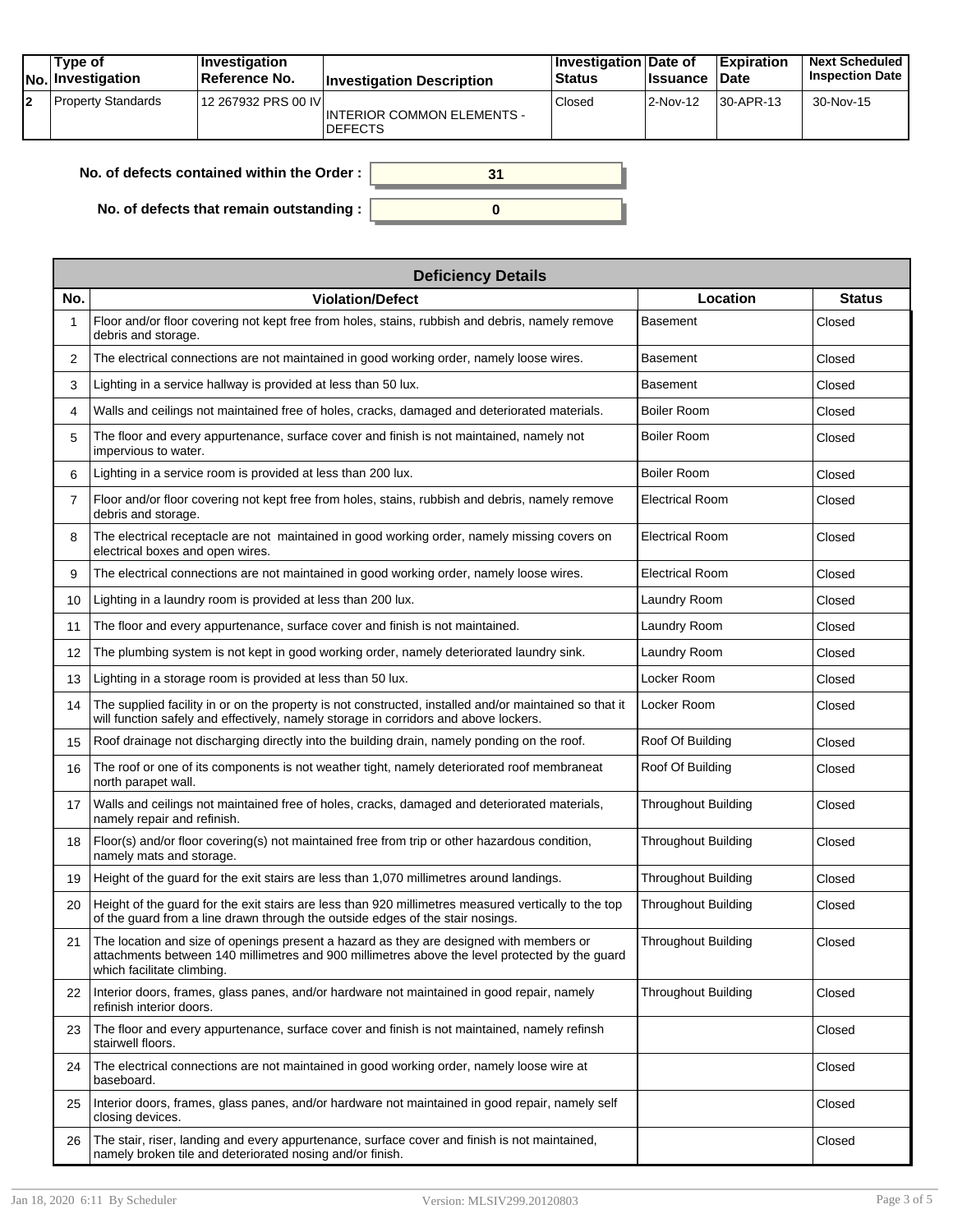| 27 | The stair, landing and every appurtenance, surface cover and finish is not maintained, namely<br>deteriorated nosing.                                                                                                         | Closed |
|----|-------------------------------------------------------------------------------------------------------------------------------------------------------------------------------------------------------------------------------|--------|
| 28 | Guards require openings of a size that does not prevent the passage of a sphere having a<br>diameter more than 100 millimetres                                                                                                | Closed |
| 29 | Lighting in a service room is provided at less than 200 lux.                                                                                                                                                                  | Closed |
| 30 | A window in a stairway that extends to less than 1,070 millimetres above the landing is protected<br>by a guard that is less than 1,070 millimetres high measured to the top of the guard from the<br>surface of the landing. | Closed |
| 31 | Exit, public corridor or corridor is not equipped to provide illumination to an average level of not<br>less than 50 lux at floor or tread level.                                                                             | Closed |